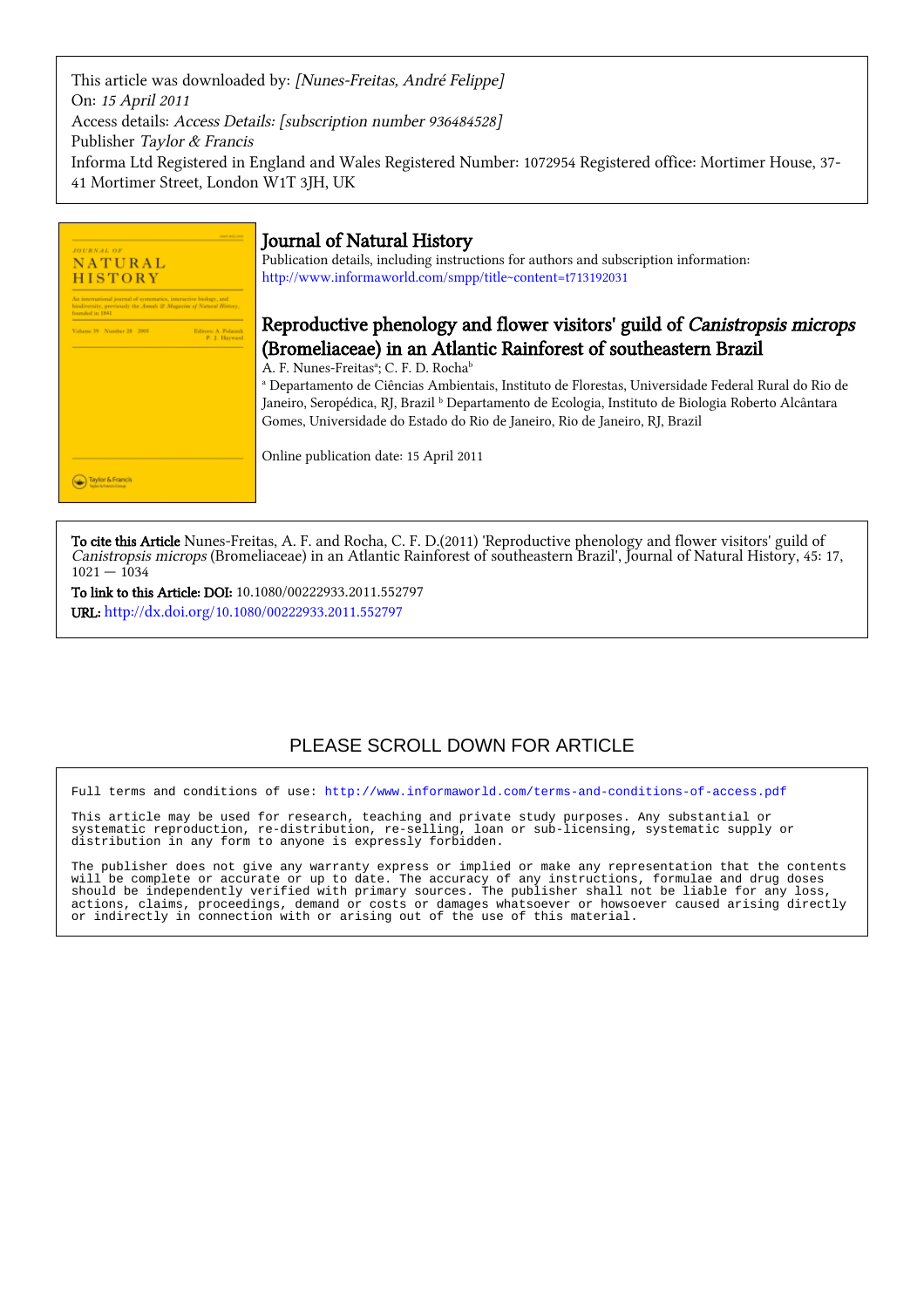

## **Reproductive phenology and flower visitors' guild of** *Canistropsis microps* **(Bromeliaceae) in an Atlantic Rainforest of southeastern Brazil**

A.F. Nunes-Freitas<sup>a∗</sup> and C.F.D. Rocha<sup>b</sup>

*aDepartamento de Ciências Ambientais, Instituto de Florestas, Universidade Federal Rural do Rio de Janeiro. Rodovia BR-465 Km 7, CEP 23890-000, Seropédica, RJ – Brazil; bDepartamento de Ecologia, Instituto de Biologia Roberto Alcântara Gomes, Universidade do Estado do Rio de Janeiro. Rua São Francisco Xavier, 524 Maracanã, CEP 20550-011, Rio de Janeiro, RJ, Brazil*

*(Received 27 December 2009; final version received 28 December 2010; printed 12 April 2011)*

The reproductive phenology and guild of the floral visitors of *Canistropsis microps* in an Atlantic Forest area in Ilha Grande, RJ were studied for 4 years. The rates of flowering, fruiting and mortality were related to air temperature, rainfall and photoperiod. To register the flower visitors, observations were carried out for 5 days in each reproductive season. The flowering and fruiting occurred in the rainy season and were positively related to the studied climatic variables, whereas the highest mortality rates occurred in the dry season and were negatively related to the climatic variables. The guild of floral visitors of *C. microps* was composed of Hymenoptera, characterizing the species as a melittophilous plant. These results indicate that the rainy season presents more favourable conditions for investment in sexual reproduction, besides being the period in which potential pollinators have larger population densities and a longer period of activity.

**Keywords:** Bromeliaceae; Hymenoptera; Atlantic Rainforest; environmental factors; pollination

### **Introduction**

Studies on phenology of a given species gather information on where it establishes, its period of growth, its reproduction and the availability of nutrients (Morellato and Leitão Filho 1992) which, regarding plants, concerns the periods of flowering, fruiting and leaf formation.

Phenological cycles of plants may be related to the dynamics of herbivores (Janzen 1967; Howe and Primack 1975; Feisinger et al. 1985; Bawa 1990; Morellato 1992; Morellato and Leitão Filho 1992; Galetti and Pizo 1996), maximization of pollination (Augspurger 1980, 1981) and competition for pollinators and dispersers (Janzen 1967; Waser 1978a, 1978b; Zimmerman 1980; Borchet 1983; Rathcke 1983; Bawa 1990). On the other hand, several studies have stated that these cycles respond to certain environmental factors, such as the climate of the region (Brown and Kodric-Brown 1979), air temperature (Heide 1982; Reader 1983), a combination of temperature and photoperiod (Hume and Cavers 1982; Neuffer and Hurka 1986), competition for light and nutrients (Janzen 1967), seasonal fires (Howe 1994) and water availability (Aronson et al. 1993). Nevertheless, ecological and environmental factors may act together, influencing the phenology of a plant species directly or indirectly, and establishing

<sup>\*</sup>Corresponding author. Email: afnfreitas@ufrrj.br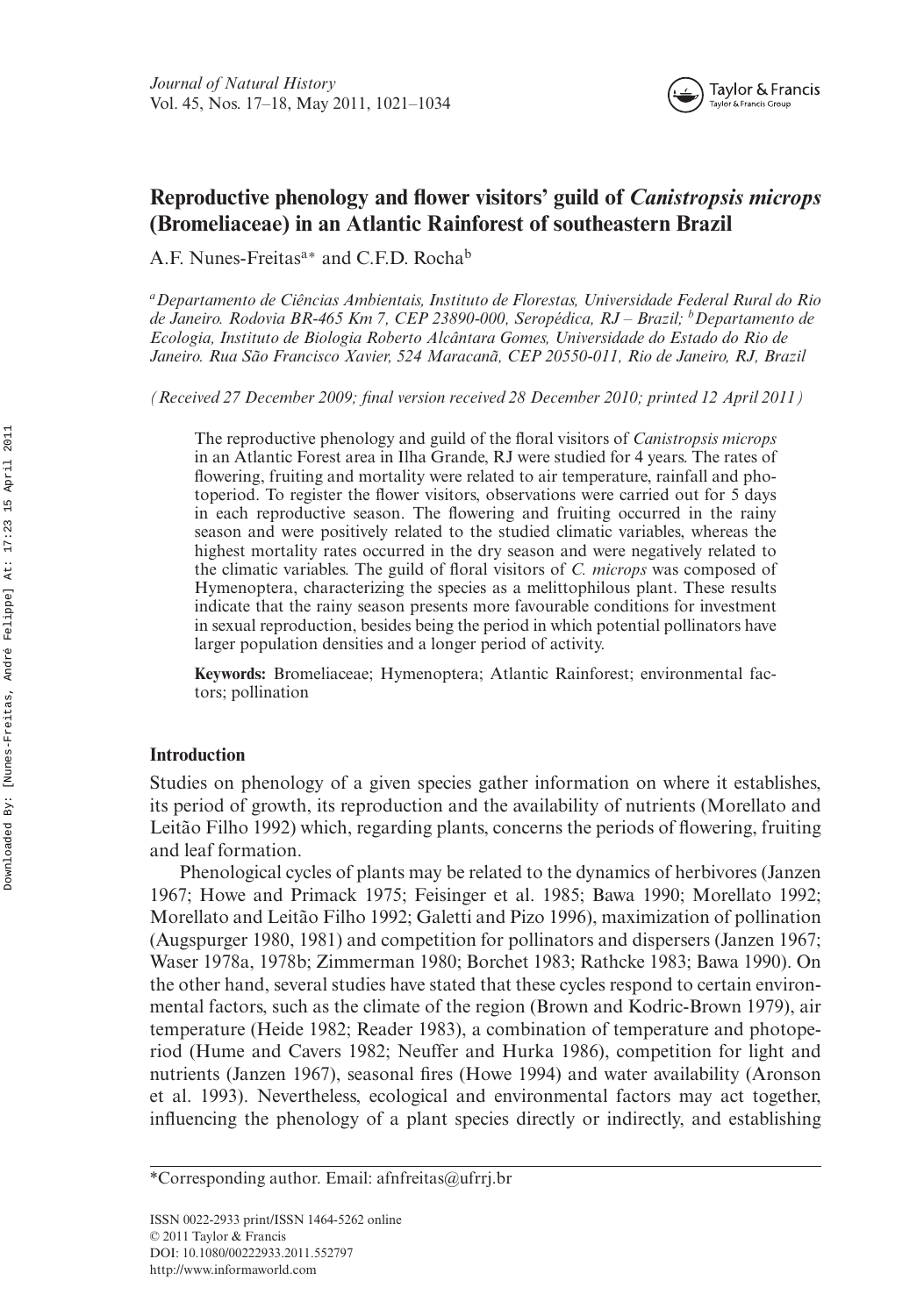a phenological pattern for the population of a given species (Lennartsson 1997) or even a community (Snow 1965; Gentry 1974; Stiles 1975; Morellato and Leitão Filho 1992; Araújo et al. 1994; Poulin et al. 1999).

The Neotropical family Bromeliaceae occurs from Patagonia to southern Florida (Benzing 1980, 2000), with the Brazilian Atlantic Rainforest being one of the biomes with the greatest species diversity (Smith and Downs 1974; Martinelli et al. 2008). Apart from the high diversity, these plants provide important resources for associated animal communities in Atlantic Forest areas (e.g. Araújo et al. 1994; Martinelli 1997; Rocha et al. 2004). However, there are few studies addressing the phenology (Araújo et al. 1994; Martinelli 1997; Siqueira-Filho 1998; Pereira and Quirino 2008; Marques and Lemos Filho 2008) and reproductive biology of bromeliads (Heithaus 1979; Reitz 1979; Gardner 1986; Sazima et al. 1989, 1995; Araújo et al. 1994; Van Sluys and Stotz 1995; Siqueira-Filho 1998; Rocha et al. 2000; Almeida et al. 2004; Hmeljevski et al. 2007).

*Canistropsis microps* (E. Morren ex Mez) Leme is a bromeliad species endemic to the Atlantic Forest of Rio de Janeiro State, in southeastern Brazil (Leme 1998; Martinelli et al. 2008), being common in montane forests. At Ilha Grande, an island on the southwestern coast of Rio de Janeiro State, this bromeliad is abundant (Almeida et al. 1998; Nunes-Freitas and Rocha 2007), especially in better-preserved forested areas. Information available on this species is limited to some aspects of geographic distribution (Fontoura et al. 1991; Martinelli et al. 2008) and taxonomy (Leme 1998), and virtually nothing is known about its reproductive biology or ecology.

In the present study we analysed the phenology of flowering and fruiting of *C. microps* in an Atlantic Forest area at Ilha Grande, Rio de Janeiro state, seeking to identify the extension of its reproductive phenophases (flowering and fruiting) and the effects of environmental factors (temperature, photoperiod and rainfall) in determining these phenophases. In addition, we analysed the guild of flower visitors of *C. microps*, identifying the most frequent species and the variation in visitors' guild composition in successive years during the period of study.

#### **Materials and methods**

### *Study area*

The study was carried out from December 1996 to March 2000 in an Atlantic Forest area near Vila Dois Rios, at Ilha Grande municipal district of Angra dos Reis (23◦11 S, 44◦12 W), southwestern Rio de Janeiro State, Brazil. Ilha Grande has a warm and humid climate, with average annual temperature of 22.5◦C and annual rainfall of about 2200 mm (data provided by the Central Nuclear Almirante Álvaro Alberto for the municipal district of Angra dos Reis) (Figure 1). The warmer and wetter period occurs from October to April, and the colder and drier period, from May to August (FIDERJ 1978) (Figure 1), although there was no water deficit in the region and therefore there is no defined dry season. Monthly rainfall varied during the study (Figure 2A). Most of the island is covered by dense Atlantic rainforest (Alho et al. 2002) in different levels of regeneration as the result of anthropic disturbances. The study area was located on the seaward side of the island, in an area of primary forest at an altitude of ca. 240 m, and presents relatively little anthropic disturbance. Canopy height varies from 25 to 30 m, with a relatively sparse understorey and a relatively deep leaf-litter layer (50–120 mm depth) (Almeida et al. 1998).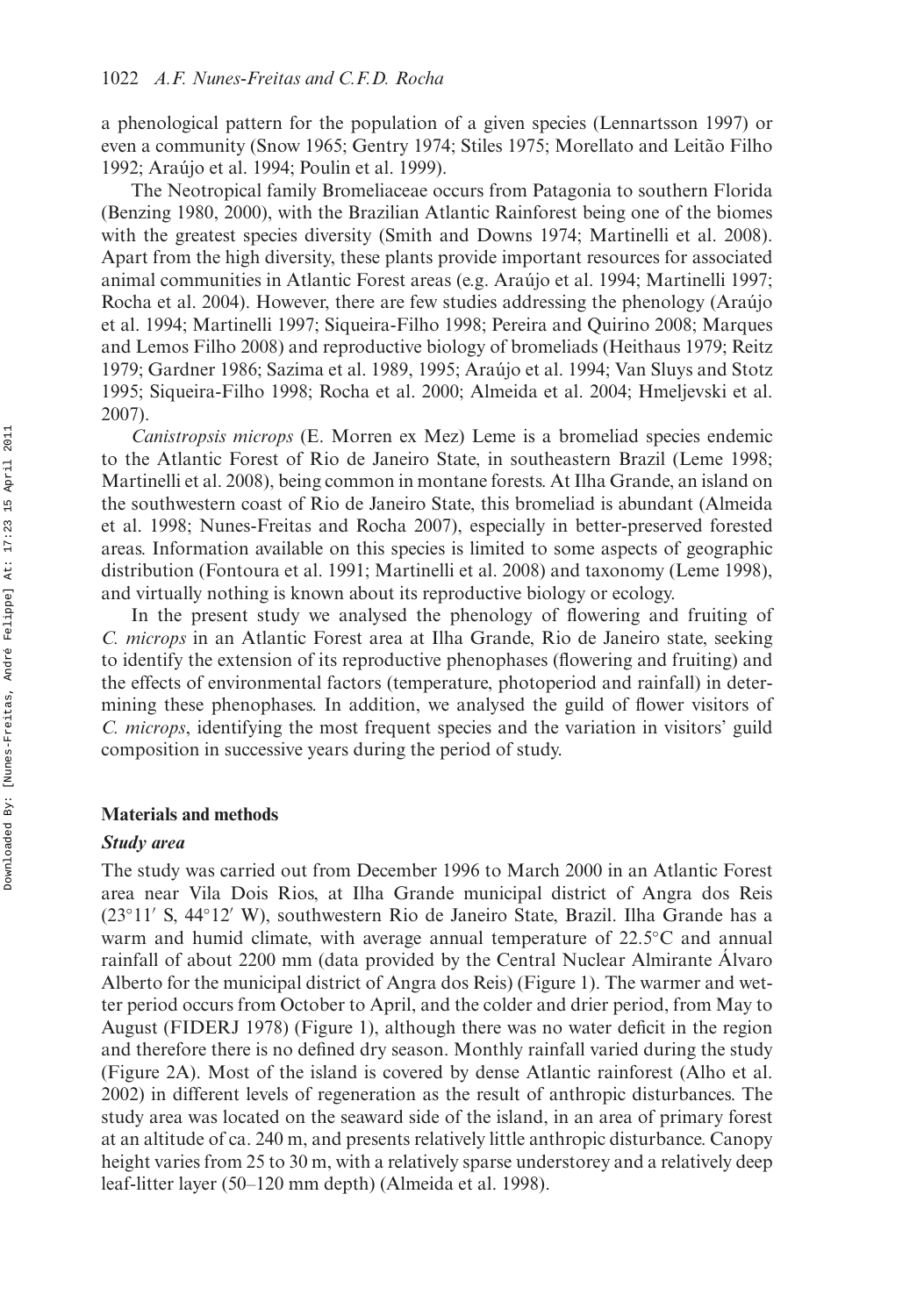

Figure 1. Rainfall (mm; bars) and temperature (line) data for the study area in a 45-year period in the region of Angra dos Reis, RJ, Brazil (source: FIDERJ, 1978).

To study the variation in reproductive phenology of *Canistropsis microps*, we marked 500 adult rosettes with a numbered plastic tape at 20 points in the forest (25 rosettes per point). During 40 consecutive months, we evaluated the phenological state of each individual (flowering, fruiting and proportion of non-reproductive plants), and recorded dead individuals (dried or completely ravaged by herbivores).

We characterized the reproductive cycle of *C. microps*, identifying the periods of the year in which flowering and fruiting occurred, using the frequency of individuals in each phenophase through the months of the study. The frequency of each phenophase was obtained by dividing the number of individuals of each phenophase in a particular month by the total number of marked individuals in that month (excluding the number of dead individuals in a given month). We evaluated to what extent the long-term temperature (◦C; average of 45 years), long-term rainfall (mm; average of 45 years), photoperiod (h) (data from FIDERJ 1978), and monthly rainfall during the study period (in mm) (data provided by the Central Nuclear Almirante Álvaro Alberto for the municipal district of Angra dos Reis) affected the frequency of flowering, fruiting and monthly mortality, using Spearman correlation (Zar 1999). For such analyses, because percentages have more a binomial than a normal distribution, we transformed the percentage data into their arcsin of the square root before applying statistics (Zar 1999).

To estimate the proportion of individuals of *C. microps* recruited via clonal growth or via seed germination within the studied population, we established 30 parcels of  $4 \text{ m}^2$  (2  $\times$  2 m) in which we counted the number of rosettes originated by clonal growth, the number of isolated individuals, and the number of young individuals (rosette height *<* 10 cm) completely isolated from adults and that were originated by seed germination.

Each year, for 5 consecutive days, we registered the times of flower opening and closing, and the amount of time for which flowers remained opened. Observations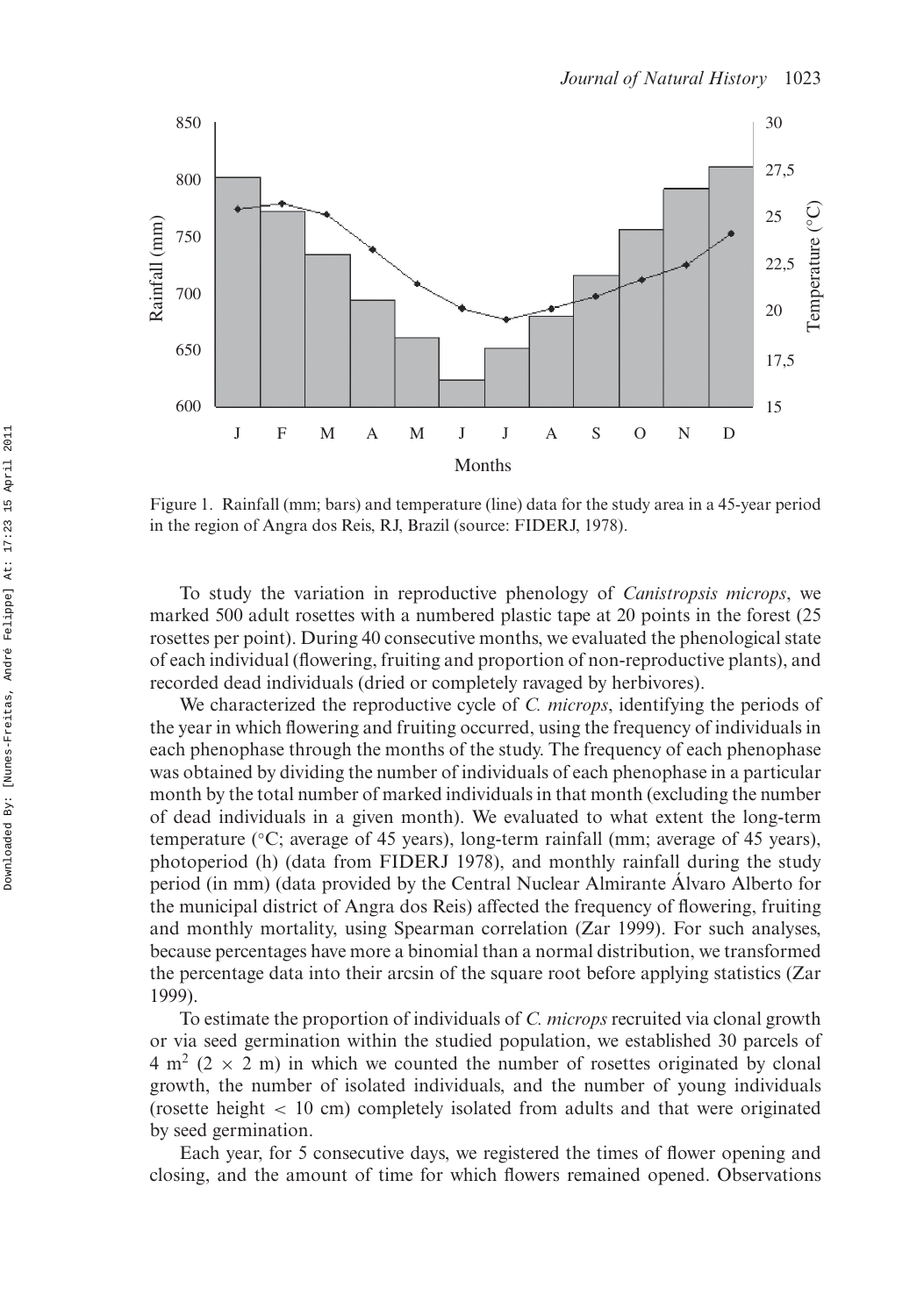

Figure 2. Pluviometric data, phenology and mortality rate of *Canistropsis microps* throughout the period of study (December 1996 to March 2000) in the region of Angra dos Reis, RJ, Brazil. (A) Monthly rainfall (mm) (source: CNAAA); (B) flowering and fruiting frequency of *C. microps*; (C) mortality rate of *C. microps* throughout the period of study.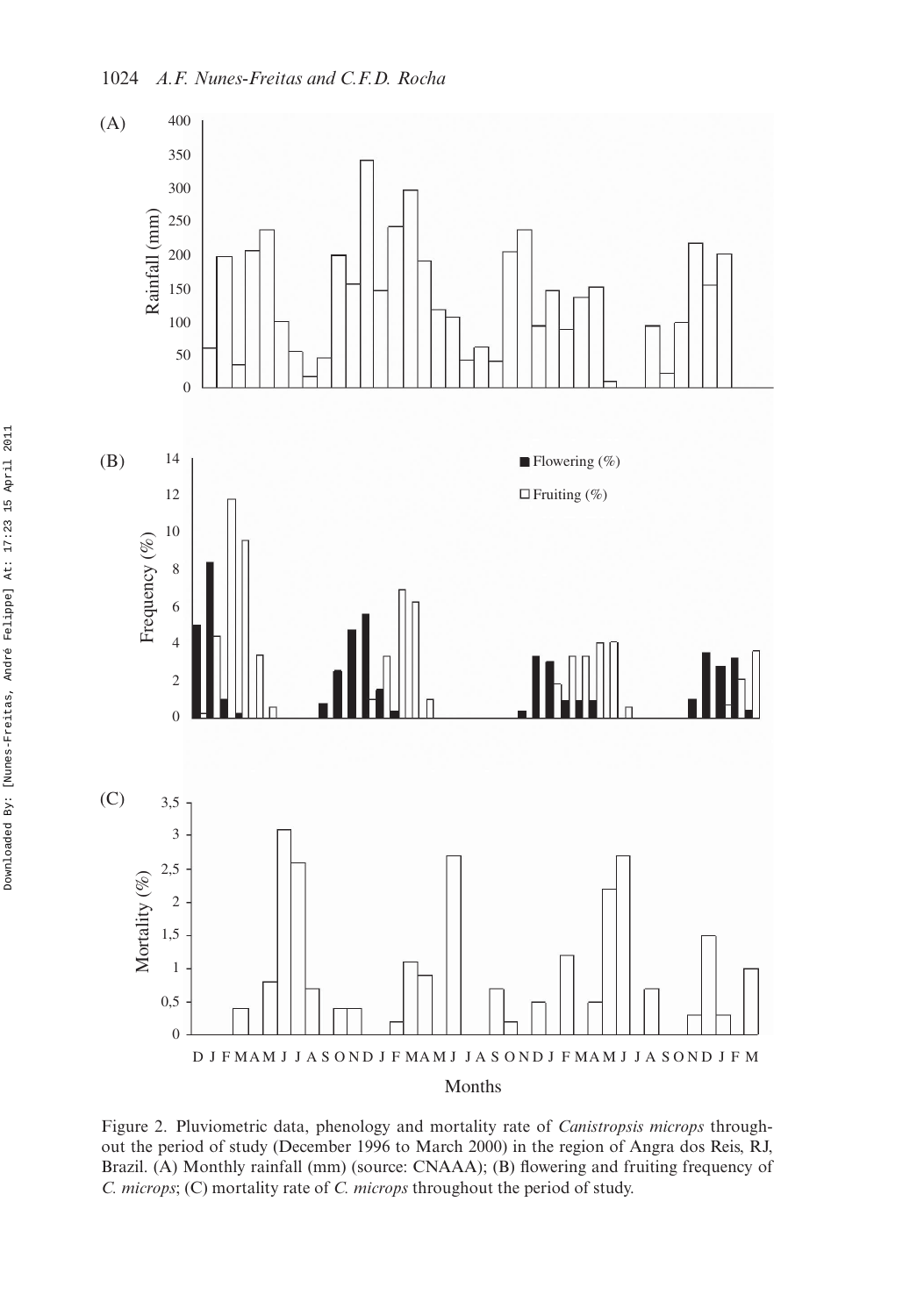were made in three different sites from the time before flowers had opened (05:00 h) until after they were already closed (18:00 h), during the peak of flowering in each reproductive season. Through the day, at each hour interval we made two focal observations of 15 minutes (totalling 30 minutes observation at each hour interval of the day), in which we registered the flower visitor species and number of visits of all animals visiting the flowers. In a similar area but distant from that where we made the focal observations, we collected the plant flower visitors using an entomological net for species identification.

For analysis of floral morphometry, we collected 10 flowers of *C. microps* from different inflorescences of different plants to maintain the independence of observations. Using a calliper (precision of 0.1 mm), we measured the height of the flowers, ovary, pistils and style and the depth and diameter of the corolla. The volume of nectar produced during an entire day was sampled with capillary tubes of 10  $\mu$ l in 10 flowers of 10 inflorescences covered with nylon bags 1 day before flower anthesis. The concentration of sugars  $(\%)$  in the nectar was obtained with a portable refractometer.

To evaluate the hypothesis that there is a variation in successive years in the composition and heterogeneity of the guild of floral visitors of *C. microps*, we repeated the same sampling methodology in four reproductive seasons in successive years (1996– 2000). To each reproductive season, we registered the composition and calculated the richness  $(S)$  of floral visitor species. We calculated the heterogeneity of the floral guild visitors in each reproductive season using the Shannon index (*H* ) (Magurran 1988). The similarity in composition of floral visitors among years was estimated using Jaccard's Index (Magurran 1988).

#### **Results**

During the study, *C. microps* usually flowered between September and March (Figure 2B), but the individual reproductive period was usually 4 months. The number of flowering individuals of *C. microps* varied among months. In general, the number of flowering individuals in the population at each reproductive season was relatively low: 8.4% (42*/*500) in the 1996*/*1997 season; 5.6% (22*/*461) in the 1997*/*1998 season; 3.3% (11*/*433) in the 1998*/*1999 season and 3.5% (10*/*396) in the 1999*/*2000 season (Figure 2B). The frequency of flowering in each month was mainly explained by photoperiod  $(R = 0.738; N = 40)$  and average rainfall  $(R = 0.657)$  (Table 1).

Fruiting of *C. microps* occurred, in general, from January to June, with a peak in February*/*March (Figure 2B). In the years of study, the dispersion period occurred

Table 1. Spearman rank correlation values for interaction of phenological phases of *Canistropsis microps* with climatic variables at the Atlantic Forest of Vila Dois Rios, Ilha Grande, RJ.

| Phenological phase | Average<br>temperature $(^{\circ}C)$ | Average<br>rainfall (mm) | Photoperiod (h) | Monthly<br>rainfall (mm) |
|--------------------|--------------------------------------|--------------------------|-----------------|--------------------------|
| Flowering          | 0.564                                | 0.657                    | 0.738           | 0.241                    |
| Fruiting           | 0.314                                | 0.568                    | 0.258           | 0.114                    |
| Mortality rate     | $-0.217$                             | $-0.282$                 | $-0.372$        | $-0.263$                 |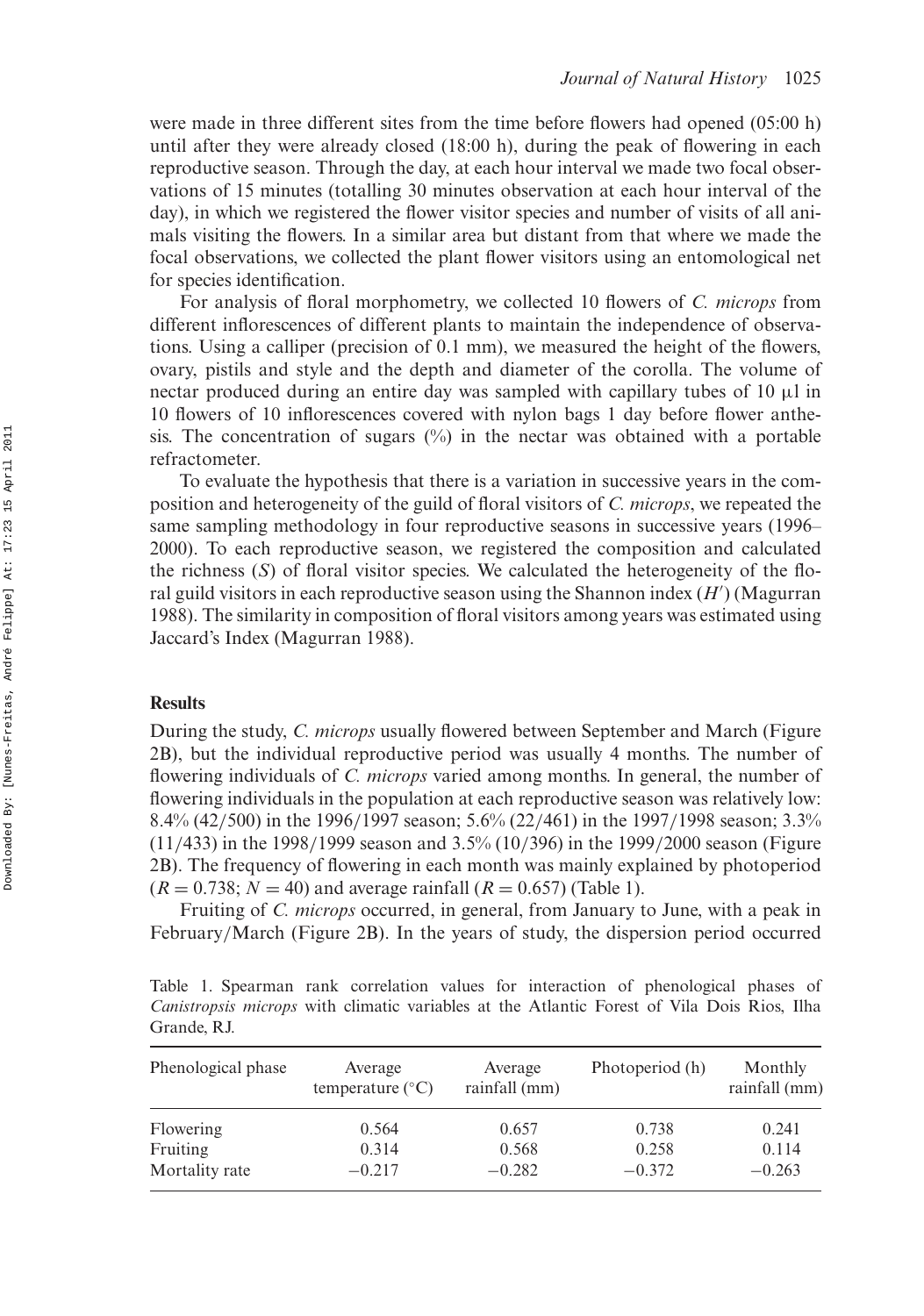in May*/*June, when all the fruits, mature or not, were dispersed (completely removed from the inflorescence). Mature fruits of *C. microps* were small, orange and without ornaments or thorns. Fruits were aggregated and easily removable from the plant. The frequency of fruiting individuals of *C. microps* was weakly related to the climatic variables (Table 1).

The yearly mortality rate of *C. microps* varied from 0.2 to 2.7%, with a similar variation among years, attaining a maximum value in June 1996 (Figure 2C). The mortality rate was weakly related to climatic variables (Table 1). In general, the mortality rate was highest during the period of the year in which the rainfall and temperature were lower (May–August) and the daylight period was shorter.

A total of 1028 individuals of *C. microps* were counted in the 30 sampled parcels for estimating the frequency of each recruitment type. Of these, 827 originated from vegetative growth (80.4% of the total) and 201 from seeds (19.6%), which corresponds to approximately four individuals originating by clonal growth for each individual originating from seed germination.

The anthesis of *C. microps* started at about 06:00 h, with flowers being completely opened by 07:00 h. The closure of flowers occurred by 16:30 h. The number of opened flowers averaged  $1.5 \pm 0.5$ /day/individual ( $N = 10$ ; range 1–4). The total number of flowers per inflorescence varied among individuals, averaging  $27.1 \pm 7.0$  ( $N = 10$ ; range 15–37). The inflorescence of *C. microps* was composed of primary bracts varying in colour from light green to intense purple. The petals were white, with a little green spot in the centre. The flowers of *C. microps* had an average length of  $26.8 \pm 1.9$  mm  $(N = 10)$ . The corolla had an average depth of  $19.5 \pm 2.0$  mm  $(N = 10)$  and an average diameter of  $2.8 \pm 0.3$  mm ( $N = 10$ ). The anthers were linear, dorsifixed and introrse, with the opening turned to the centre of the flower. Stamens had an average height of  $15.4 \pm 1.4$  mm, whereas the average height of the pistil was  $20.4 \pm 2.9$  mm, with the style averaging  $13.8 \pm 2.8$  mm and the ovary averaging  $6.6 \pm 1.8$  mm in height. The average production of nectar per flower during an entire day was  $6.4 \pm 2.6 \,\mu\text{J}$  ( $N = 10$ ) flowers), whereas the concentration of sugars averaged  $38.7 \pm 9.0\%$  ( $N = 4$  flowers).

In general, the visiting activity in *C. microps* lasted from 6 to 10 hours, varying among reproductive seasons (Figure 3). In all studied reproductive seasons, visitor activity started shortly after the flowers anthesis began (Figure 3), at 06:00 h. The extent of visiting activity varied among the studied seasons, being the shortest (in hours) in the 1999*/*2000 reproductive season and the longest in the 1998*/*1999 reproductive season (Figure 3). The peak of visits varied between consecutive years, as did the activity of visitors (Figure 3).

Throughout the years of study, the flowers of *C. microps* were almost exclusively visited by nine species of insects of the order Hymenoptera, belonging to five genera in three subfamilies (Bombinae, Meliponinae and Euglossinae) (Table 2). In only one of the reproductive seasons (1998*/*1999), did we record a bird visiting the flowers, a male of the hummingbird *Thalurania glaucopis* Gmelin 1788 (Table 2).

Among the species of flower visitors, only *Trigona* spp. and *Euglossa iopoecila* Dressler 1982 were recorded in all four studied reproductive seasons, whereas *Bombus morio* Francklin 1913 was recorded in three (Table 2). Considering all sampled species of flower visitors of *C. microps*, we found pollen grains of *C. microps* only on the bodies of *Trigona* spp. and *Bombus* spp. Those bee species collected pollen and nectar, contacting the anthers and the stigma of the flowers. Field observation showed that all remaining species of Hymenoptera and the hummingbird *Thalurania glaucopis*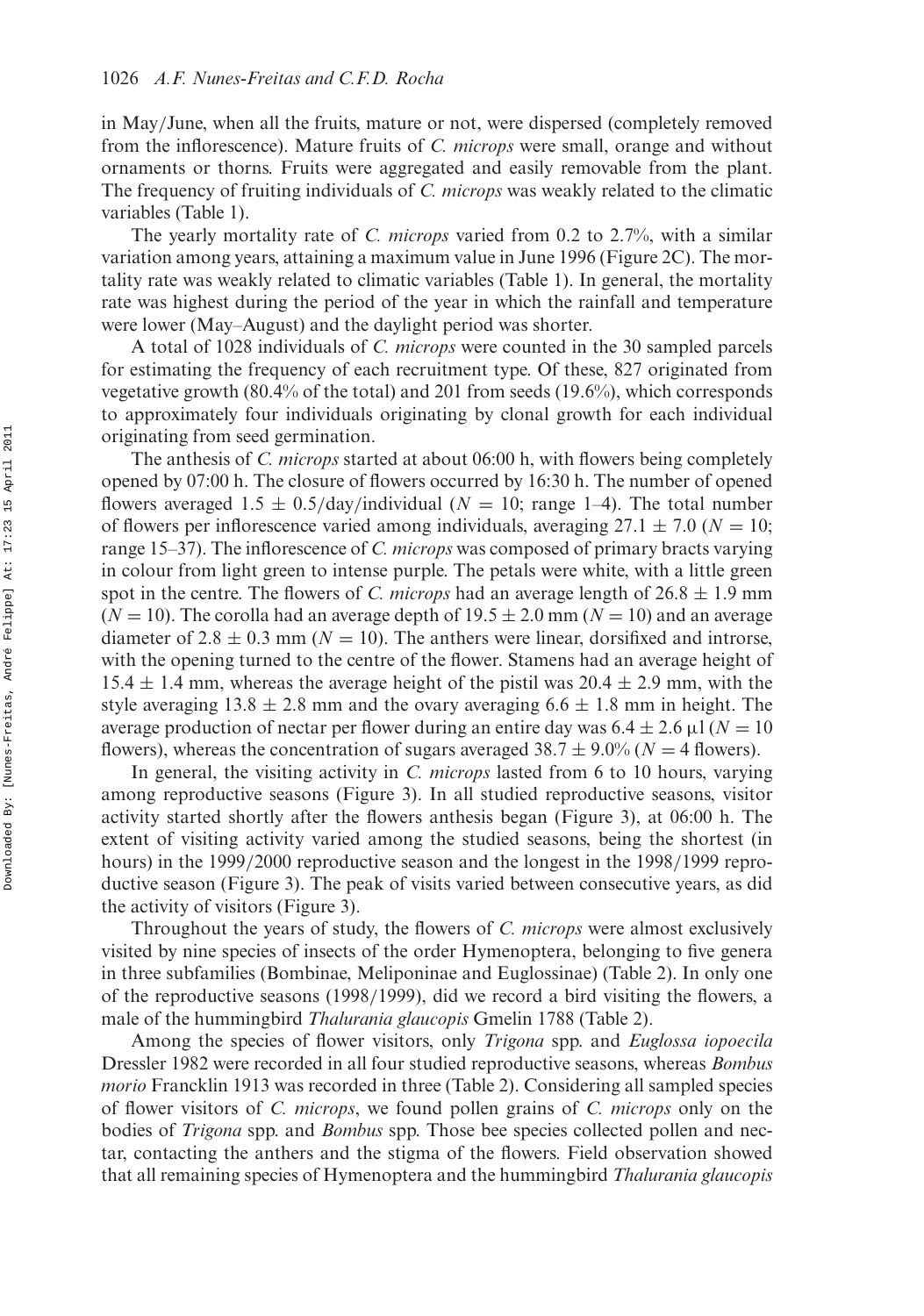

Figure 3. Daily activity of the flower visitors' guild of *Canistropsis microps* during each reproductive season at the Atlantic Forest of Vila Dois Rios, Ilha Grande, RJ, Brazil.

collected only nectar, not touching the flower stigma. The individual of *Thalurania glaucopis* which visited the flowers of *C. microps* during the 1998*/*1999 reproductive season was captured with an ornithological net just after visiting some flowers. After a careful examination of the bird's body, no pollen grains of *C. microps* were found.

The species composition of the flower visitors' guild of *C. microps* varied among the four studied reproductive seasons (Table 2). The species richness of flower visitors varied from three to seven species depending on the year, and heterogeneity of the visitors guild varied from 0.325 to 0.649 (Table 3). The lowest similarity among the flower visitors' guild was observed between 1996*/*1997 and 1997*/*1998 reproductive seasons, whereas the highest similarity was between 1996*/*1997 and 1998*/*1999 (Table 4).

## **Discussion**

The present study indicates that *C. microps* is a bromeliad species that does not reproduce continually, but has a reproductive season lasting from September to March, the period of highest rainfall, temperature and photoperiod values in the area. In the period of the year when environmental conditions are more favourable (Sala et al. 1988; Van Schaik et al. 1993), plants tend to initiate their reproductive and vegetative activity, probably in response to an increase in resource availability (Sachs 1977; Morellato 1992), which is expected for plant species occurring in tropical forests (Pandey and Singh 1992; Poulin et al. 1992). This adjustment to the wetter season is also observed in other bromeliad species, as shown by Araújo et al. (1994).

The adjustment of the flowering period of *C. microps* to the wet season may also be explained by its guild of pollinators, which is composed exclusively of Hymenopteran insects. In tropical habitats, a high abundance of arthropods, especially insects, is associated with the moister periods of the year, at which the environmental conditions favour their activity (Janzen and Schoener 1968; Janzen 1973). This would facilitate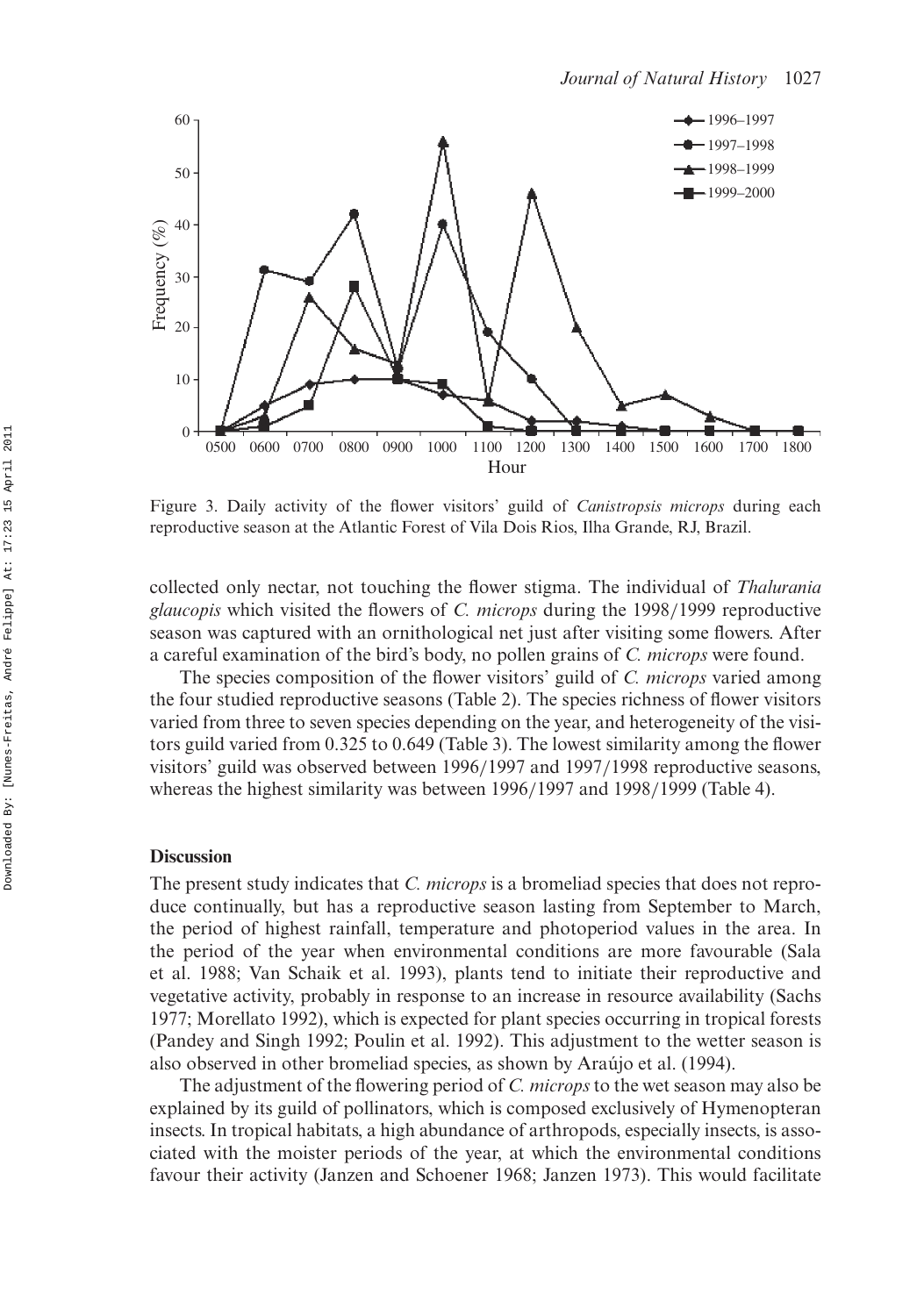|                                                                    | 1996/1997 | 1997/1998 | 1998/1999 | 1999/2000 | Total      |
|--------------------------------------------------------------------|-----------|-----------|-----------|-----------|------------|
| <b>Species</b>                                                     | $N(\%)$   | $N(\%)$   | $N(\%)$   | $N(\%)$   | Nt $(\%)$  |
| <i>Bombus morio</i> Franklin,<br>1913                              | 24 (46.2) | $\theta$  | 1(0.5)    | 12(22.6)  | 37(7.6)    |
| Trigona spp.*                                                      | 13(25.0)  | 89 (48.6) | 153(76.1) | 15(18.3)  | 270 (55.2) |
| <i>Euglossa iopoecila</i> Dressler,<br>1982                        | 4(7.7)    | 43(23.5)  | 1(0.5)    | 26(49.1)  | 74 (15.1)  |
| Hymenoptera 8 <sup>†</sup>                                         | 4(7.7)    | $\Omega$  | $\Omega$  | $\Omega$  | 4(0.8)     |
| Melipona quadrifasciata<br><i>anthidioides</i> Lepeletier,<br>1836 | 2(3.8)    | $\theta$  | 9(4.5)    | $\theta$  | 11(2.2)    |
| <i>Dialictus anisitsianus Strand,</i><br>1910                      | 1(1.9)    | $\theta$  | 2(1.0)    | $\theta$  | 3(0.6)     |
| Hymenoptera 9**                                                    | $\Omega$  | 51 (27.9) | $\Omega$  | $\Omega$  | 51 (10.4)  |
| <b>Bombus brasiliensis</b><br>Lepeletier, 1836                     | 4(7.7)    | $\theta$  | $\Omega$  | $\Omega$  | 4(0.8)     |
| Thalurania glaucopis<br>Gmelin, 1788                               | $\theta$  | $\theta$  | 35(17.4)  | $\Omega$  | 35(7.3)    |
| Total                                                              | 52        | 183       | 201       | 53        | 489        |
|                                                                    |           |           |           |           |            |

Table 2. Number of visits for each species of flower visitor recorded for *Canistropsis microps* at the Atlantic Forest of Vila Dois Rios, Ilha Grande, RJ, during each reproductive season.

Notes: *N*, number of visits; *N*t, joint number of visits; %, percentage of visits of each flower visitor species in each reproductive season;  $\%$ , total percentage of visits of each flower visitor species for all joint reproductive seasons.

<sup>∗</sup>*Trigona fuscipennis* Friese (1908) and *Trigona spinipes* Fabricius (1793) were pooled into *Trigona* spp. because of the difficulties in distinguishing them from one another during field observations.

†Collection was not possible.

Table 3. Richness, heterogeneity and equitability of the guild of visitors and number of flowering individuals in each reproductive season for the population of *Canistropsis microps* at the Atlantic Forest of Vila Dois Rios, Ilha Grande, RJ.

| Parameter             | 1996/1997 | 1997/1998 | 1998/1999 | 1999/2000 |
|-----------------------|-----------|-----------|-----------|-----------|
| Richness $(S)$        |           |           |           |           |
| Heterogeneity $(H')$  | 0.649     | 0.454     | 0.325     | 0.452     |
| Equitability $(J)$    | $33.4\%$  | $41.3\%$  | 18.1%     | $41.2\%$  |
| Flowering individuals | 66        | 31        | 14        |           |

the interaction of the flowering period of *C. microps* and its invertebrate pollinators, as has been suggested for other plant species (Borchet 1983).

*Canistropsis microps* presented an extended flowering period together with a relatively low number of flowers produced per plant per day, which allowed the classification of its flowering as "steady state" type (*sensu* Gentry 1974). This plant flowering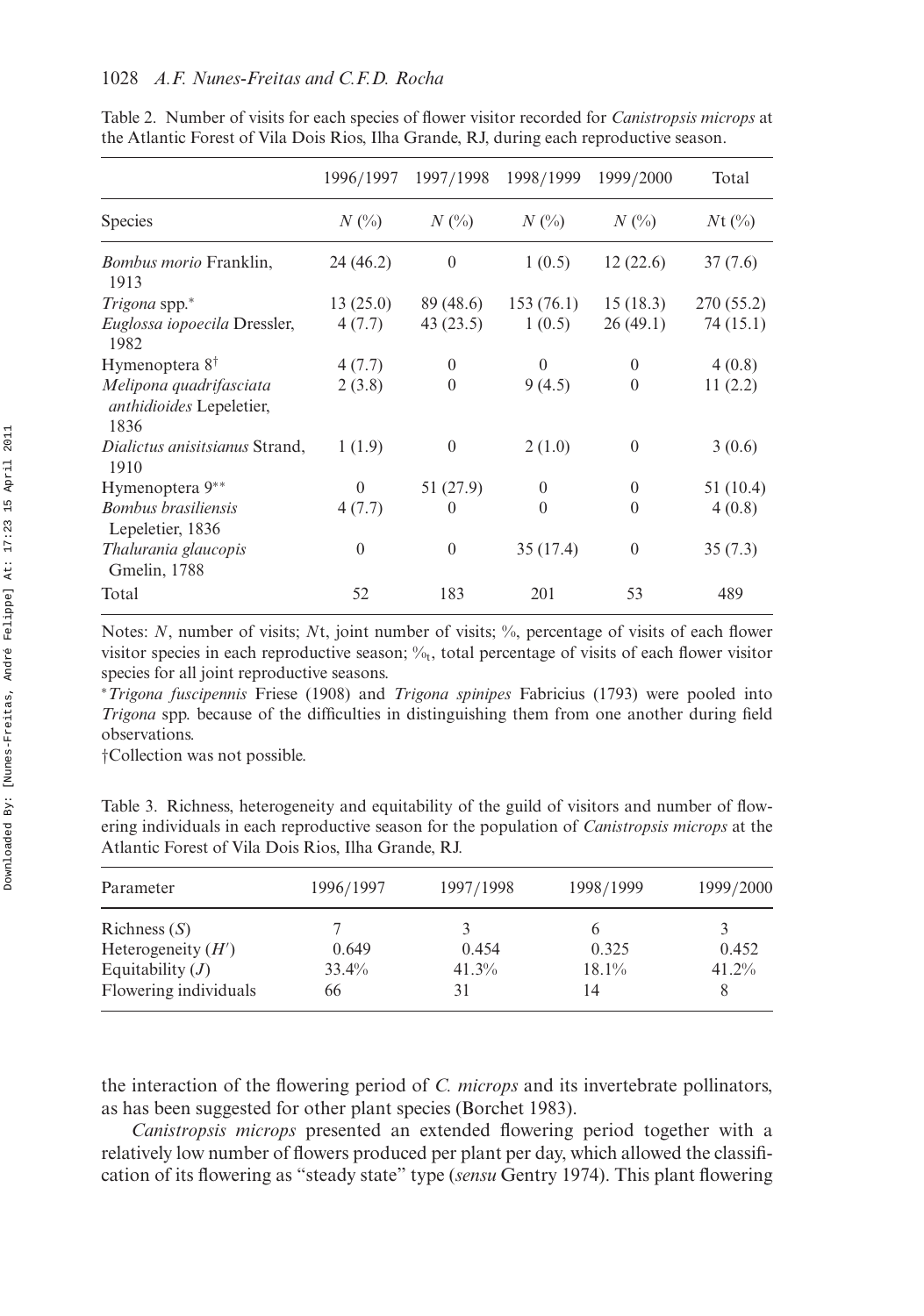|           | 1996/1997 | 1997/1998 | 1998/1999 |
|-----------|-----------|-----------|-----------|
| 1997/1998 | 0.250     | $-$       | _         |
| 1998/1999 | 0.625     | 0.286     |           |
| 1999/2000 | 0.429     | 0.500     | 0.500     |

Table 4. Values of Jaccard's Index of Similarity in composition of flower visitors' guild among the four studied reproductive seasons for *Canistropsis microps* at the Atlantic Forest of Vila Dois Rios, Ilha Grande, RJ.

strategy maximizes the pollen flux among different individuals of the population, preventing self-pollination, because the pollinator is induced to visit a large number of plants to obtain the resources it needs (Gentry 1974). This idea is supported by the fact that each individual plant flowered for 3 months at different moments during the 7 months of the species' reproductive period, with partial overlapping of individual flowering events.

The rate of flowering rosettes of *C. microps* was relatively low and varied along the years of the study, which could be explained by the higher investment of the species in asexual reproduction through vegetative growth. This reproductive strategy is common among the Bromeliaceae (Barracho 1997) and allows a species to colonize a given habitat more rapidly (Zotz 1999; Sampaio et al. 2002), obtaining resources in a more efficient manner (Alpert 1991; Birch and Hutchings 1994; Stuefer et al. 1994; Evans and Cain 1995), especially in heterogeneous environments (Evans and Cain 1995).

The fruiting period of *C. microps* was also adjusted to the wetter season and extended into the drier season, a pattern similar to other species of bromeliads with aggregated-type fruits (zoocoric) (Benzing and Stiles 1998). In this period, *C. microps* could potentially invest in accumulating nutrients, allowing a better maintenance of the fruits and making them more attractive for dispersers in a manner similar to other plant species in the Atlantic Rainforest (Morellato 1992; Morellato and Leitão-Filho 1996).

The negative relationship between adult mortality rate of *C. microps*, and its occurrence in the drier season suggested that in this period of the year the conditions were less favourable to the maintenance and survival of this bromeliad. Also, it is well known that the family Bromeliaceae has monocarpic species that flower only once and after a certain period (depending on the species) degenerate and die (Benzing 1980).

The present study showed that *C. microps* has a guild of flower visitors composed almost exclusively of Hymenopterans, with a total of nine different species visiting its flowers in the study area. Although bees represent the most important group in number and diversity among pollinators in tropical habitats (Bawa 1990), it has been suggested that the main pollinators of bromeliads are vertebrates, especially hummingbirds and bats (McWilliams 1974; Smith and Downs 1974; Sazima et al. 1989; Vogel 1990; Araújo et al. 1994; Van Sluys and Stotz 1995; Martinelli 1997; Sick 1997). Others studies have demonstrated that some species of bromeliads are pollinated or have its flowers visited by insects (Ackerman 1986; Silberbauer-Gottsberger and Gottsberger 1988; Bernardello et al. 1991; Araújo et al. 1994; Siqueira-Filho 1998; Alves et al. 2000; Wendt et al. 2001; Almeida et al. 2004), but in most of them insects are not considered important (McWilliams 1974; Smith and Downs 1974; Sazima et al. 1989;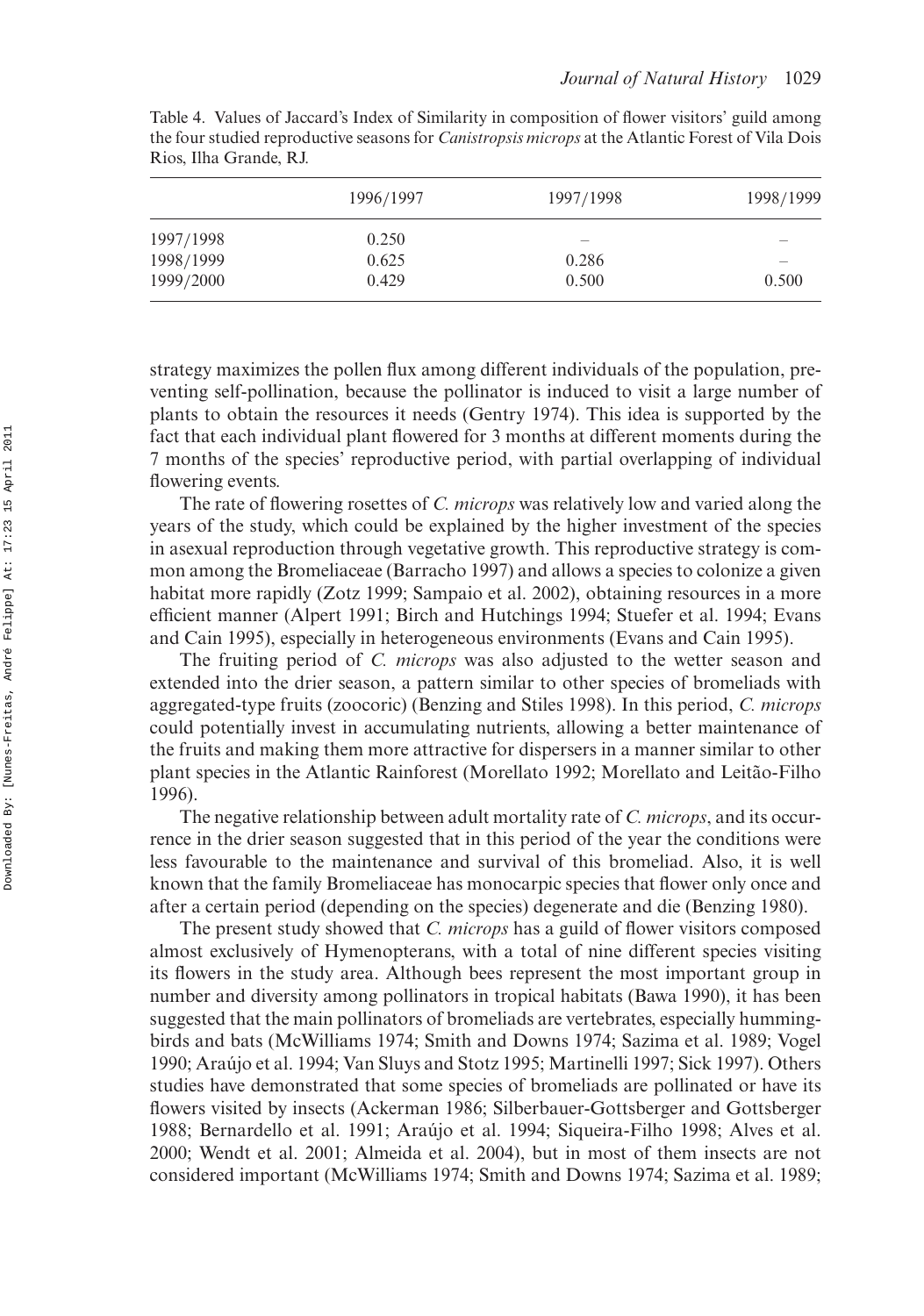Vogel 1990; Van Sluys and Stotz 1995; Martinelli 1997; Sick 1997). Our data showed that, for *C. microps*, the guild of flower visitors is composed almost exclusively by insects (all Hymenoptera) concurring with the results obtained by Alves et al. (2000) also in Ilha Grande, who suggested that insects may constitute important pollinators for some bromeliad species.

*Canistropsis microps* has floral characteristics compatible with melitophily (Silberbauer-Gottsberger and Gottsberger, 1988). Light reflection by the white flowers, in contrast with the colour of the primary bracts (light green to intense purple) would make the flowers of *C. microps* more conspicuous to insects, facilitating their localization and functioning as a mechanism of attraction. This can represent an advantage in the *C. microps* microhabitat, the understorey of the forest, an environment where sunlight availability is relatively limited.

The guild composition, heterogeneity and equitability of flower visitors of *C. microps* varied consistently among consecutive reproductive seasons. This is suggestive that the guild of the plant does not remain homogeneous through time but tends to change between years (or reproductive seasons), which in turn may be a result of the pool of potential visitor species active (and their abundance) at each particular reproductive season of the plant, which is corroborated by the low similarity values obtained between breeding seasons. For tropical environments it has been indicated that abundance, richness and diversity of arthropod species, like hymenopterans, varies with time, usually following a seasonal pattern (with the highest values of the above parameters directly associated with the wet season) (Janzen 1973; Wolda 1977, 1978; Denlinger 1980; Wolda and Fisk, 1981). This seasonality is indicated for different groups of Hymenoptera, such as wasps and bees, which have a well-defined seasonal pattern (Heithaus 1979). As result, *C. microps* guild composition and visitor abundance in each reproductive season would be a function of the hymenopterans active and their species-specific abundance at that time.

We conclude that *C. microps* at Ilha Grande had a seasonal pattern of reproduction that occurs mainly during the rainy season, and is related to the favourable conditions of humidity, temperature and photoperiod during that period of the year. The guild of flower visitors of *C. microps* comprised exclusively Hymenoptera and varied among years. The relationship between flowering and the rainy season, during which there is increased activity of insects, associated with *C. microps* pollination, seems to indicate a strong interaction between these animals and this Bromeliaceae species, increasing the effectiveness of cross-pollinations. However, further studies are needed to assess the efficiency of these floral visitors in the sexual reproduction of *C. microps*.

#### **Acknowledgements**

This study is part of the results of the "Ecology, Conservation and Management of Ecosystems of southeastern Brazil" program of the Department of Ecology of Instituto de Biologia Roberto Alcântara Gomes, Universidade do Estado do Rio de Janeiro. E. Leme kindly identified the bromeliad studied. We also thank T.C. Rocha-Pessôa, M.B. Vecchi and F.H. Hatano for assistance in the field. T.C. Rocha-Pessôa, D. Vrcibradic, R.D. Antonini, E. Ribeiro and M.C. Kiefer reviewed the manuscript, offering helpful suggestions. During the study A. F. Nunes-Freitas received a grant from the Coordenação de Aperfeiçoamento de Pessoal de Nível Superior – CAPES (Process No. 990207-7). C. F. D. Rocha received grants from the Fundação de Amparo à Pesquisa do Estado do Rio de Janeiro – FAPERJ (Process No. E-26*/*170.884*/*2002) and from Conselho Nacional do Desenvolvimento Científico e Tecnológico CNPq (Processes No 304791/2010-5 and 470265/2010-8).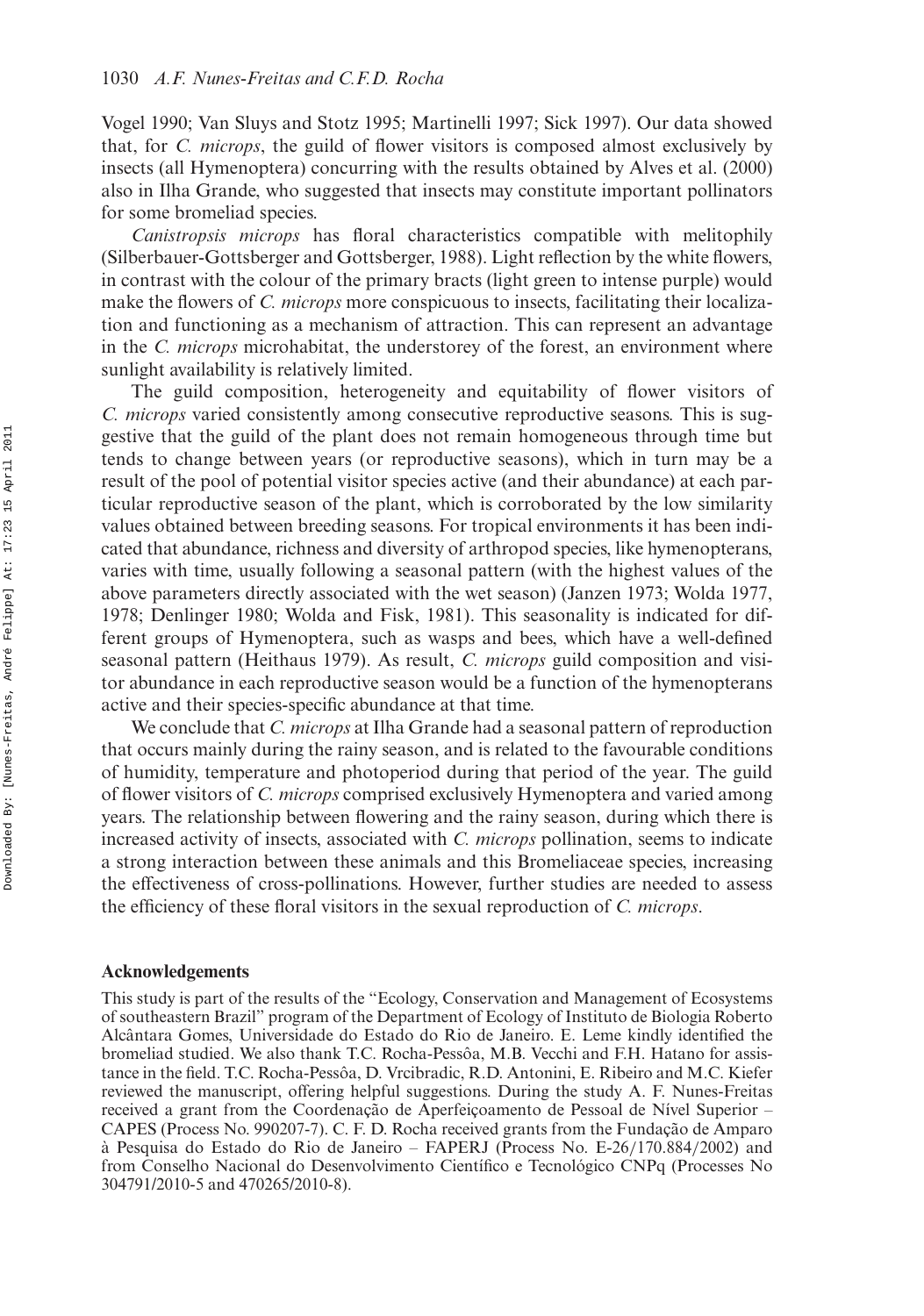#### **References**

- Ackerman JD. 1986. Coping with the epiphytic existence: pollination strategies. Selbyana 9: 52–60.
- Alho CJR, Shneider M, Vasconcellos LA. 2002. Degree of threat to the biological diversity in the Ilha Grande State Park (RJ) and guidelines for conservation. Brazil J Biol. 62(3): 375–385.
- Almeida DR, Cogliatti–Carvalho L, Rocha CFD. 1998. As bromeliáceas da Mata Atlântica da Ilha Grande, RJ: variação na composição e diversidade de espécies em três ambientes diferentes. Bromélia 5(1): 54–65.
- Almeida EM, Storni A, Ritter PD, Alves MAS. 2004. Floral visitors of *Tillandsia stricta* Sol. (Bromeliaceae) at Restinga of Jurubatiba, Macaé, Rio de janeiro, Brazil. Vidalia 2(1): 30–35.
- Alpert P. 1991. Nitrogen sharing among ramets increases clonal growth in *Fragaria chiloensis*. Ecology 72(1): 69–80.
- Alves MAS, Rocha CFD, Van Sluys M, Bergallo HG. 2000. A Ornitologia no Brasil: pesquisa atual, conservação e perspectivas. Rio de Janeiro: EDUER. Chapter, Guilda de beija-flores polinizadores de quatro espécies de Bromeliaceae de Mata Atlântica: composição e taxas de visitação. pp. 171–185.
- Araújo AC, Fischer EA, Sazima M. 1994. Floração seqüencial e polinização de três espécies de *Vriesea* (Bromeliaceae) na região da Juréia, sudeste do Brasil. Rev Brasil Bot. 17(1): 113–118.
- Aronson J, Kigel J, Shmida A. 1993. Reproduction allocation strategies in desert and Mediterranean populations of annual plants grown with and without water stress. Oecologia 93(3): 336–342.
- Augspurger CK. 1980. Mass flowering in a tropical shrub, *Hybanthus prunifolius*: influence on pollinator attraction and movement. Evolution 34(3), 475–488.
- Augspurger CK. 1981. Reproductive synchrony of a tropical shrub, *Hybanthus prunifolius* (Violaceae). Ecology 62: 775–788.
- Barracho GS. 1997. Propagação vegetativa em Bromeliaceae. Bromélia 4(1): 23–27.
- Bawa KS. 1990. Plant-pollinator interactions in Tropical Rain Forest. Annu Rev Ecol Syst. 21: 399–422.
- Benzing DH. 1980. The Biology of the Bromeliads. 1st ed. Eureka (CA): Mad River Press. 305pp.
- Benzing DH. 2000. Bromeliaceae Profile of an adaptative radiation. 1st ed. New York: Cambridge University Press. 708pp.
- Benzing DH, Stiles K.E. 1998. Dispersão de sementes de frutos carnosos: interpretações incorretas e orientação para estudos mais aprofundados. Bromélia 5(1): 23–35.
- Bernardello LN, Galetto L, Juliani HR. 1991. Floral nectar, nectary structure and pollinators in some Argentinian Bromeliaceae. Ann Bot. 67(5): 401–411.
- Birch CPD, Hutchings MJ. 1994. Exploitation of patchily distributed soil resources by the clonal herb *Glechoma hederaceae*. J Ecol. 82(3): 653–664.
- Borchet T. 1983. Phenology and control of flowering in Tropical trees. Biotropica 15(2): 81–89.
- Brown JH, Kodric-Brown A. 1979. Convergence, competition and mimicry in a temperate community of hummingbird-pollinated flowers. Ecology 60(5): 1022–1035.
- Denlinger DL. 1980. Seasonal and annual variation of insect abundance in the Nairobi National Park, Kenya. Biotropica 12(2): 100–106.
- Evans JP, Cain ML. 1995. A spatially explicit test of foraging behavior in a clonal plant. Ecology 76(4): 1147–1155.
- Feisinger P, Swarm LA, Wolfe JA. 1985. Nectar-feeding birds on Trinidad and Tobago: comparison of diverse and depauperate guilds. Ecol Monogr. 55(1): 1–28.
- FIDERJ. 1978. Climatologic Index of Rio de Janeiro State. FIDERJ, Rio de Janeiro, Rio de Janeiro, Brazil. 156 p.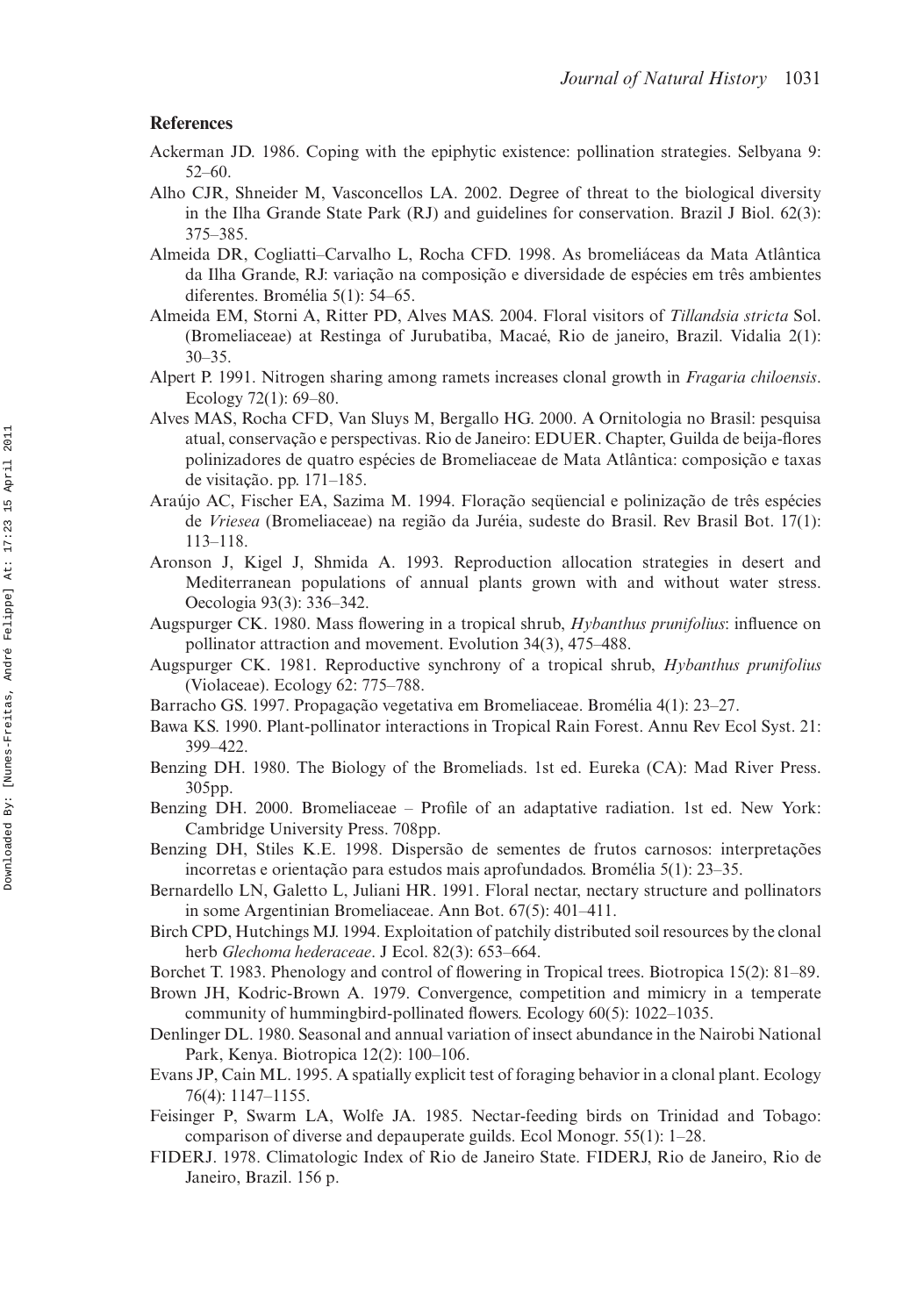- Fontoura T, Costa A, Wendt T. 1991. Preliminary cheeck list of the Bromeliaceae of Rio de Janeiro State, Brazil. Selbyana 12(1): 5–45.
- Galetti M, Pizo MA. 1996. Fruit eating by birds in a forest fragment in southeastern Brazil. Ararajuba 4(1): 71–79.
- Gardner CS. 1986. Inferences about pollination in *Tillandsia* (Bromeliaceae). Selbyana 9(1): 76–87.
- Gentry AH. 1974. Flowering phenology and diversity in tropical Bignoniaceae. Biotropica 6(1): 64–68.
- Heide OM. 1982. Experimental control of flowering in *Carex bigelowii*. Oikos 65(3): 371–376.
- Heithaus ER. 1979. Community structure of neotropical flower visiting bees and wasps: diversity and phenology. Ecology 60(1): 190–202.
- Hmeljevski KV, Reis A, Reis MS, Rogalski JM, Neto CD, Lenzi M. 2007. Resultados Preliminares da Biologia Reprodutiva de *Dyckia ibiramensis* Reitz (Bromeliaceae): uma espécie rara e endêmica de Santa Catarina. Rev Brasil Biociênc. 5(S1): 267–269.
- Howe HF. 1994. Response of early and late-flowering to fire seasons in experimented prairies. Ecol Applic. 4(1): 121–133.
- Howe HF, Primack FB. 1975. Differential seed dispersal by birds of the *Casearia nitida* (Flacourtiaceae). Biotropica 7(4): 278–283.
- Hume L, Cavers PB. 1982. Geographic variation in widespread perennial weed *Rumex crispus*. The relative amount of genetic and environmentally induced variation among populations. Can J Bot. 60: 1928–1937.
- Janzen DH. 1967. Synchronization of sexual reproduction of trees within the dry season in Central America. Evolution 21: 620–637.
- Janzen DH. 1973. Sweep samples of tropical foliage insects: effects of seasons, vegetation types, elevation, time of day, and insularity. Ecology 54(3): 687–708.
- Janzen DH, Schoener TW. 1968. Differences in insect abundance and diversity between wetter and drier sites during a tropical dry season. Ecology 49(1): 96–110.
- Leme EMC. 1998. Canistropsis Bromélias da Mata Atlântica. Rio de Janeiro: Salamandra Consultoria Editorial Ltda. 144pp.
- Lennartson T. 1997. Seasonal differentiation a conservative reproductive barrier in two grassland *Gentianella* (Gentianaceae) species. Plant Syst Evol. 208(1): 45–69.
- Magurran AE. 1988. Ecological diversity and its measurement. Princeton: Princeton University Press. 179pp.
- Marques AR, Lemos Filho JP. 2008. Fenologia reprodutiva de espécies de bromélias na Serra da Piedade, MG, Brasil. Acta Bot Brasíl. 22(2): 417–424.
- Martinelli G. 1997. Serra de Macaé de Cima: Diversidade florística e conservação da Mata Atlântica. Rio de Janeiro: Instituto de Pesquisas Jardim Botânico do Rio de Janeiro. Biologia reprodutiva de Bromeliaceae na Reserva Ecológica de Macaé de Cima. pp. 214–250.
- Martinelli G, Vieira CM, Gonzalez M, Leitman P, Piratininga A, Costa AF, Forzza RC. 2008. Bromeliaceae da Mata Atlântica brasileira: lista de espécies, distribuição e conservação. Rodriguesia 59(1): 209–258.
- McWillians EL. 1974. Evolutionary ecology. Flora Neotrop Monogr. 14(1): 40–55.
- Morellato LPC. 1992. História Natural da Serra do Japi: ecologia e preservação de uma área florestal no Sudeste do Brasil. São Paulo: Editora da Unicamp. Sazonalidade e dinâmica de ecossistemas florestais na Serra do Japi. pp. 97–110.
- Morellato LPC, Leitão-Filho HF. 1992. História Natural da Serra do Japi: ecologia e preservação de uma área florestal no Sudeste do Brasil. São Paulo: Editora da Unicamp. Padrões de frutificação e dispersão na Serra do Japi. pp. 111–140.
- Morellato LPC, Leitão-Filho, H.F. 1996. Reproductive phenology of climbers in a Southeastern Brazilian forest. Biotropica 28(2): 180–191.
- Neuffer B, Hurka H. 1986. Variation of development time until flowering in natural populations of *Caspella bursa-pastoris* (Cruciferae). Plant Syst Evol. 152(2): 277–296.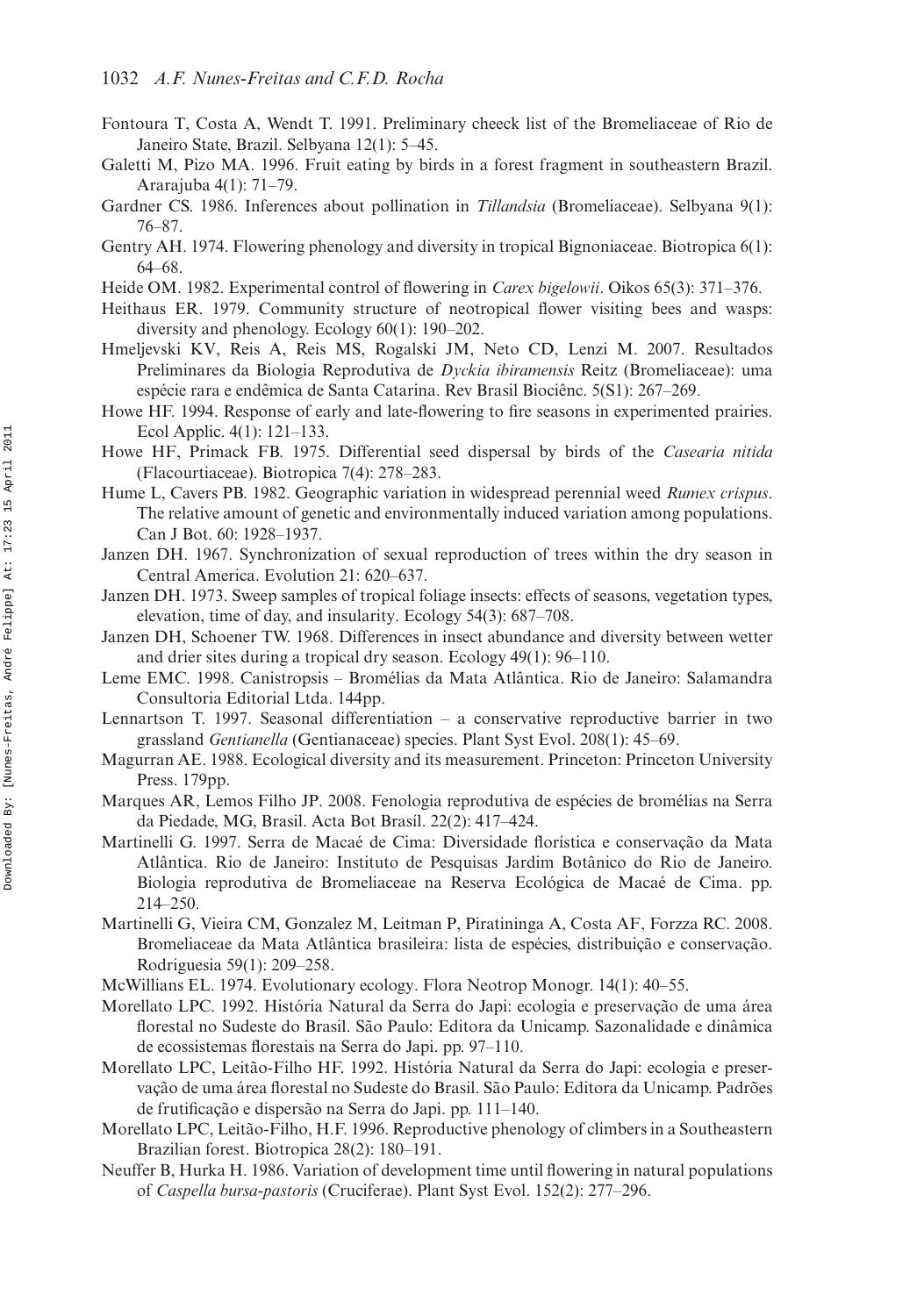- Nunes-Freitas A.F, Rocha CFD. 2007. Spatial distribution by *Canistropsis microps* (E. Morren ex Mez) Leme (Bromeliaceae: Bromelioideae) in the Atlantic rain forest in Ilha Grande, Southeastern Brazil. Brazil J Biol. 67(3): 467–474.
- Pandey CB, Singh SJ. 1992. Rainfall and grazing effects on net primary productivity in a tropical savanna, India. Ecology 73(6): 2007–2021.
- Pereira RLP, Quirino ZGM. 2008. Fenologia e biologia floral de *Neoglaziovia variegata* (Bromeliaceae) na caatinga paraibana. Rodriguésia 59(4): 835–844.
- Poulin B, Lefebre G, Macneil R. 1992. Tropical avian phenology in relation to abundance and exploitation of food resources. Ecology 73(6): 2295–2309.
- Poulin B, Wright SJ Lefebvre G, Calderon O. 1999. Interspecific synchrony and asynchrony in the fruiting phenologies of congeneric bird-dispersed plants in Panama. J Tropical Ecol. 15(2): 213–227.
- Rathcke BJ. 1983. Pollination biology. Orlando: Academic Press. Competition and facilitation among plants for pollination. pp. 305–329.
- Reader RJ. 1983. Using heat sum models to account for geographic variation in the floral phenology of two ericaceous shrubs. J Biogeogr. 10(1): 47–64.
- Reitz R. 1979. Flora Ilustrada Catarinense. Santa Catarina: Herbário Barbosa Rodrigues. Bromeliáceas e a malária-bromélia endêmica. pp. 1–559.
- Rocha CFD, Cogliatti-Carvalho L, Almeida DR, Freitas AFN. 2000. Bromeliads: biodiversity amplifiers. J Bromeliad Soc. 50(1): 81–83
- Rocha CFD, Cogliatti-Carvalho L, Nunes-Freitas AF, Rocha-Pessôa TC, Dias AS, Ariani CV, Morgado LN. 2004. Conservando uma larga porção da diversidade biológica através da conservação de Bromeliaceae. Vidalia 2(1): 52–68.
- Sachs RM. 1977. Nutrient diversion: an hypothesis to explain the chemical control of flowering. Horticult Sci. 12(3): 220–222.
- Sala OE, Biondini ME, Lauenroth WK. 1988. Bias in estimates primary production: an analytical solution. Ecol Modell. 44(1): 43–55.
- Sampaio MC, Perissé LE, Oliveira GA, Rios RI. 2002. The contrasting clonal architecture of two bromeliads form sandy coastal plains in Brazil. Flora 197(6): 443–451.
- Sazima M, Buzato S, Sazima I. 1995. Polinização de *Vriesea* por morcegos no sudeste brasileiro. Bromélia 2(1): 29–37.
- Sazima I, Vogel S, Sazima M. 1989. Bat pollination of *Encholirium glaziovii*, a terrestrial bromeliad. Plant Syst Evol. 168(3–4): 167–179.
- Sick H. 1997. Ornitologia brasileira, uma introdução. Brasília: Editora Universidade de Brasília. 862pp.
- Silberbauer-Gottsberger I, Gottsberger G. 1988. A Polinização de plantas do Cerrado. Rev Brasil Biol. 48(4): 651–663.
- Siqueira-Filho JA. 1998. Biologia floral de *Hohenbergia ridleyi* (Baker) Mez. Bromélia 5(1):  $3 - 13$ .
- Smith LB, Downs RJ. 1974. Bromelioideae (Bromeliaceae). Flora Neotropica Monogr. 14(3): 1493–2142.
- Snow DW. 1965. A possible selective factor in the evolution of fruiting seasons in tropical forest. Oikos 15(II): 274–281.
- Stiles FG. 1975. Ecology, flowering phenology and hummingbirds pollination of some Costa Rican *Heliconia* species. Ecology 56(2): 285–301.
- Stuefer JF, During HF, De Kroon H. 1994. High benefits of clonal integration in two stoloniferous species, in response to heterogeneous light environments. J Ecol 82(3): 511–518.
- Van Schaik CP, Terborgh JW, Wright SJ. 1993. The phenology of tropical forests: adaptative significance and consequences for primary consumers. Annu Rev Ecol Syst. 24(2): 353–377.
- Van Sluys M, Stotz DF. 1995. Padrões de visitação a *Vriesea neoglutinosa* por beija-flores no Espírito Santo, sudeste do Brasil. Bromélia 2(1): 27–35.